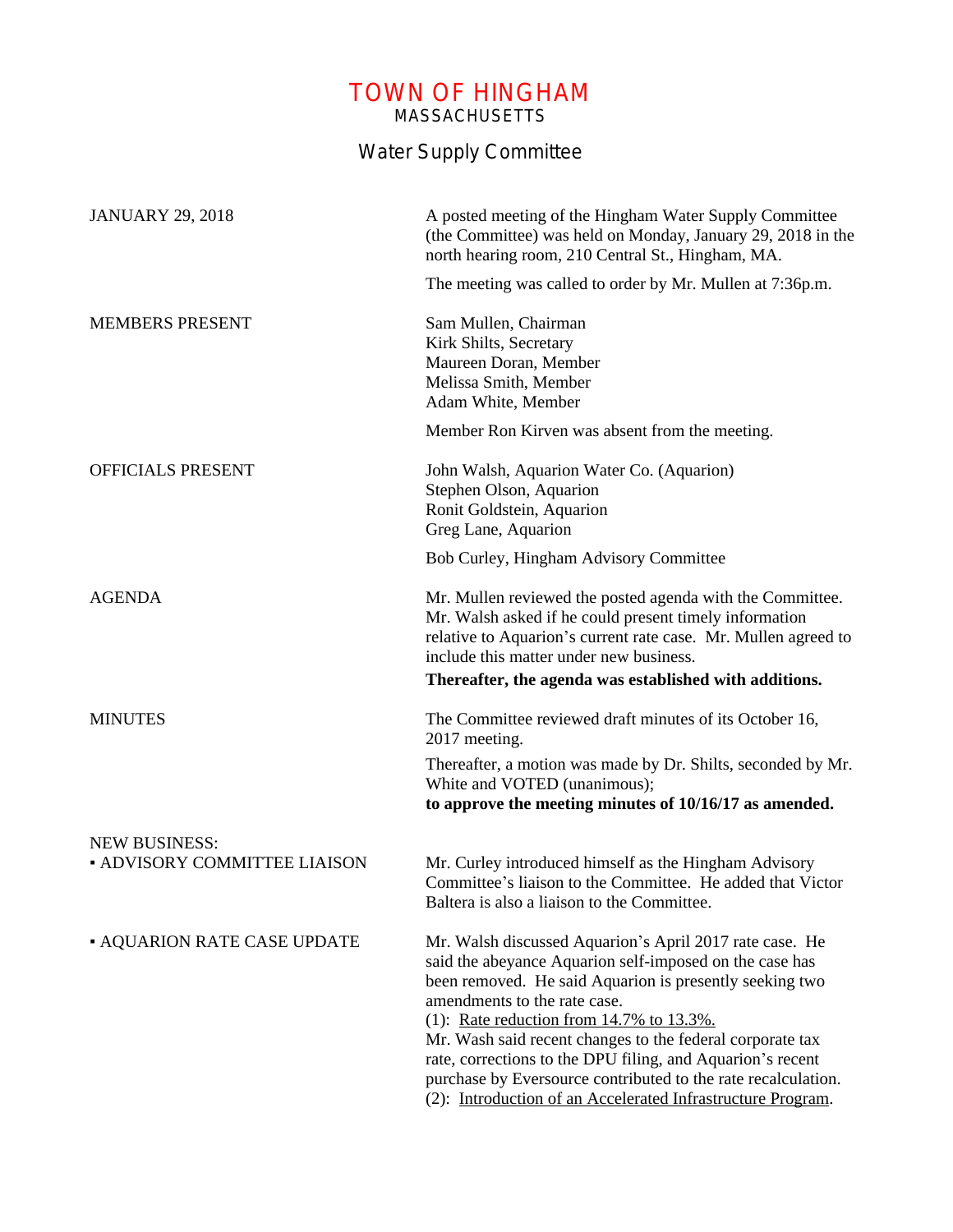|                                             | Mr. Walsh said a new Water Investment Reliability<br>Surcharge (WIRS) law in Massachusetts can benefit both<br>Aquarion and the town. The WIRS program would allow<br>Aquarion to add an annual surcharge to its customer bills that<br>corresponds to the cost of a particular capital project that has<br>been selected into the program. This is a change from the<br>current process where Aquarion (retrospectively) recoups its<br>capital costs years later in rate cases as a permanent higher<br>rate. The WIRS program allows the company to charge<br>customers upfront (prospectively) for selected capital<br>improvements via an annual surcharge. Mr. Walsh said the<br>new process could free up an additional \$1 million beyond<br>what Aquarion can customarily assign to its capital budget.<br>He said in addition to getting improvements completed more<br>rapidly, the town (Hingham, Hull & Cohasset) would be<br>directly involved in selecting which capital projects are<br>assigned to WIRS program. Mr. Walsh said New Hampshire<br>has a similar investment/surcharge program. He said the NH<br>program also includes an annual cap where customer rates<br>cannot exceed the previous year's amount by more than (he<br>believed) 7.5%. |
|---------------------------------------------|--------------------------------------------------------------------------------------------------------------------------------------------------------------------------------------------------------------------------------------------------------------------------------------------------------------------------------------------------------------------------------------------------------------------------------------------------------------------------------------------------------------------------------------------------------------------------------------------------------------------------------------------------------------------------------------------------------------------------------------------------------------------------------------------------------------------------------------------------------------------------------------------------------------------------------------------------------------------------------------------------------------------------------------------------------------------------------------------------------------------------------------------------------------------------------------------------------------------------------------------------------------------------|
| <b>AQUARION UPDATE:</b><br>-2017 STATISTICS | Mr. Olson said Aquarion withdrew 90.0% of its WMA<br>registered limit in 2017. He said this included an aggressive<br>hydrant flushing program where 100% of the distribution<br>system was flushed over the spring, summer and fall.<br>Mr. Olson said he does not know what the 2017<br>Unaccounted-for-Water figure is yet. He said last year's<br>$(2016)$ value was $18%$ .                                                                                                                                                                                                                                                                                                                                                                                                                                                                                                                                                                                                                                                                                                                                                                                                                                                                                         |
|                                             | Mr. Olson said water main breaks were at their lowest<br>number in years with only 19 water main breaks recorded in<br>2017 down from 34 the year prior. He reported that Hull had<br>more breaks than Hingham from 2012 thru 2014 but reversed<br>with Hingham having more breaks from 2015 thru 2017.                                                                                                                                                                                                                                                                                                                                                                                                                                                                                                                                                                                                                                                                                                                                                                                                                                                                                                                                                                  |
| <b>- ACCORD TANK REHABILITATION</b>         | Mr. Olson said the Accord tank repainting project will begin<br>this spring and conclude by April. Both the inside and<br>outside of the tank will be repainted. The capital cost is<br>estimated at \$850,000. He said water pressure within the So.<br>Hingham zone normally provided by the Accord tank will be<br>produced by the variable speed service pumps at the<br>treatment plant. He said the fire protection reserve volume<br>will come from an arrangement with the town of Norwell<br>water system.                                                                                                                                                                                                                                                                                                                                                                                                                                                                                                                                                                                                                                                                                                                                                      |
| - 2018 CAPITAL INVESTMENTS                  | Mr. Olson said this year's main replacements will occur<br>along Sherwood Rd. and Butler Rd. in Hingham as well as a<br>redesigned main along Beach Ave in Hull. He said Aquarion                                                                                                                                                                                                                                                                                                                                                                                                                                                                                                                                                                                                                                                                                                                                                                                                                                                                                                                                                                                                                                                                                        |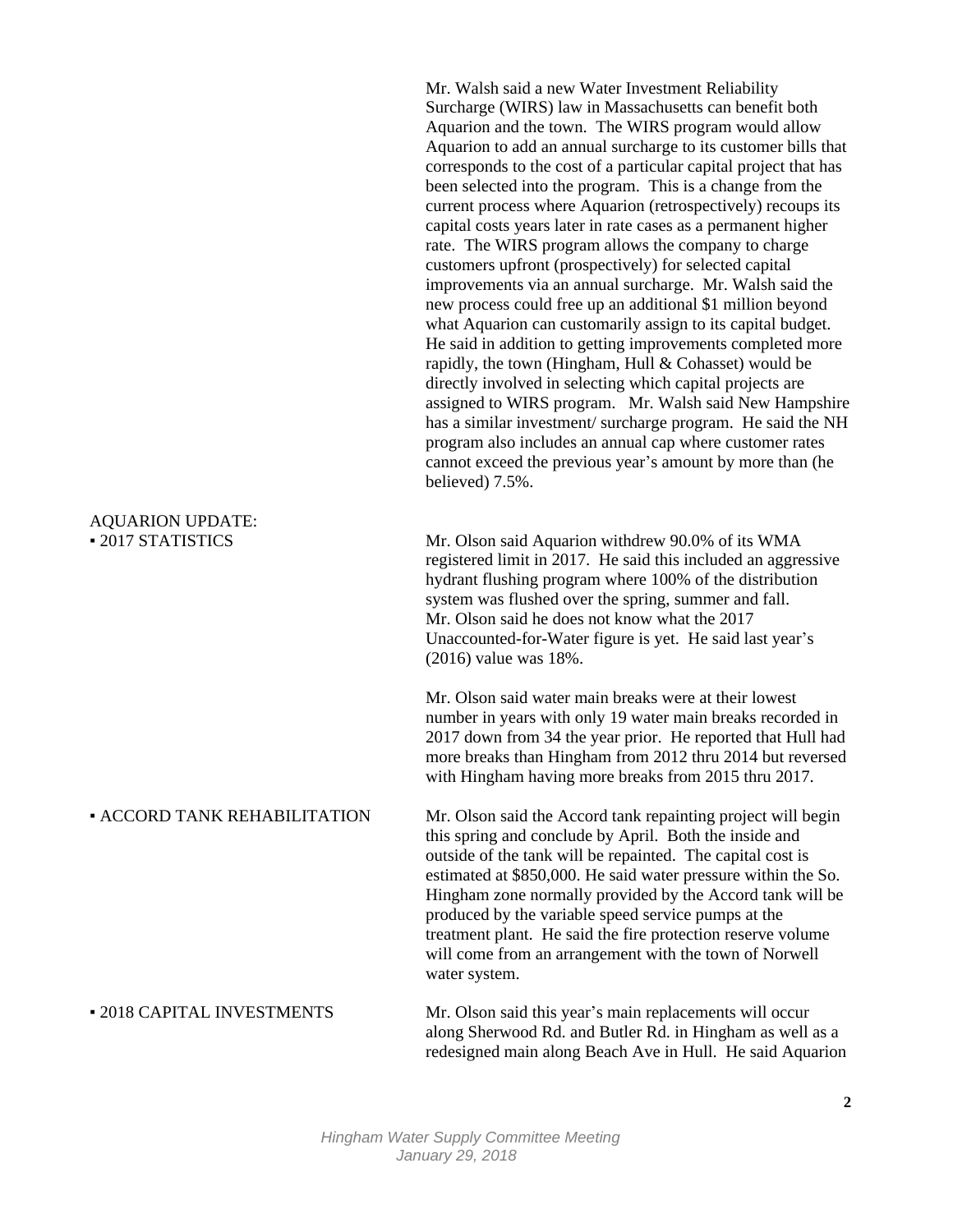will spend \$4.2 million in capital improvements across all of its Massachusetts water systems.

| <b>- SUPPLEMENTAL SUPPLY OPTIONS</b><br><b>UPDATE</b> | Mr. Olson said the MWRA would be an expensive alternative<br>for just an additional 200,000 gal/day.                                                                                                                                                                                                                                                                                                                                                                                                                                                                                                                                                                                                                                                                                                                                         |
|-------------------------------------------------------|----------------------------------------------------------------------------------------------------------------------------------------------------------------------------------------------------------------------------------------------------------------------------------------------------------------------------------------------------------------------------------------------------------------------------------------------------------------------------------------------------------------------------------------------------------------------------------------------------------------------------------------------------------------------------------------------------------------------------------------------------------------------------------------------------------------------------------------------|
|                                                       | Mr. Olson said Cohasset's water system could potentially<br>provide supplemental water to Aquarion through the current<br>Interbasin Transfer agreement between the two municipal<br>water suppliers relative to unused demand from the Linden<br>Ponds housing development. Mr. Olson speculated that more<br>than 100,000 gal/day could be potentially available.                                                                                                                                                                                                                                                                                                                                                                                                                                                                          |
|                                                       | Mr. Olson discussed the Fulling Mill Yield Study concept<br>that would simply manage stream flows within the Weir<br>River Watershed sub-basin. He said this could reduce the<br>stress on the watershed in exchange for a permit to withdraw<br>additional water from the watershed. Mr. Olson said the<br>process would be to skim high spring flows from Accord<br>Brook and store this excess water in existing man-made kettle<br>ponds at the Fulling Mill site. During low stream flow<br>conditions this stored water would be released in controlled<br>intervals to augment and improve stream flow along the<br>(stressed) Weir River system. Mr. Olson said the amount of<br>stored water could approximate fifteen (15) days worth of<br>7Q10 stream flow during periods when natural flows are<br>below this threshold amount. |
| <b>- OWNERSHIP TRANSITION UPDATE</b>                  | Mr. Wlash said the purchase of Aquarion by Eversource was<br>finalized on December 4 <sup>th</sup> for \$1.6 billion. He said Mr. Jim<br>Hunt is the head of Eversource's water division. Mr. Walsh<br>said Eversource is the first company to operate a combination<br>gas, electric and water business.                                                                                                                                                                                                                                                                                                                                                                                                                                                                                                                                    |
| • WATER QUALITY ISSUES                                | Mr. Olson said the 'softness' of the water supply changes<br>with the use of more raw water from Accord Pond. He said<br>dissolved minerals that contribute to the water's 'hardness'<br>are more prevalent in groundwater (wells) rather than surface<br>water reservoirs. He said Aquarion is presently not drawing<br>water from Accord Pond while it recharges over the winter.                                                                                                                                                                                                                                                                                                                                                                                                                                                          |
|                                                       | Mr. White asked about radon and whether Aquarion tests for<br>it. Mr. Olson said they are required to test for radium but not<br>radon. Mr. White said according to the EWG.org website,<br>Hingham's water supply has a modest number of dangerous<br>contaminants including 0.7 picoliters of radium where the<br>federal standard is for no more than 0.5 pioliters of radium.<br>Mr. Olson said he would look into this matter and report back                                                                                                                                                                                                                                                                                                                                                                                           |

to the Committee.